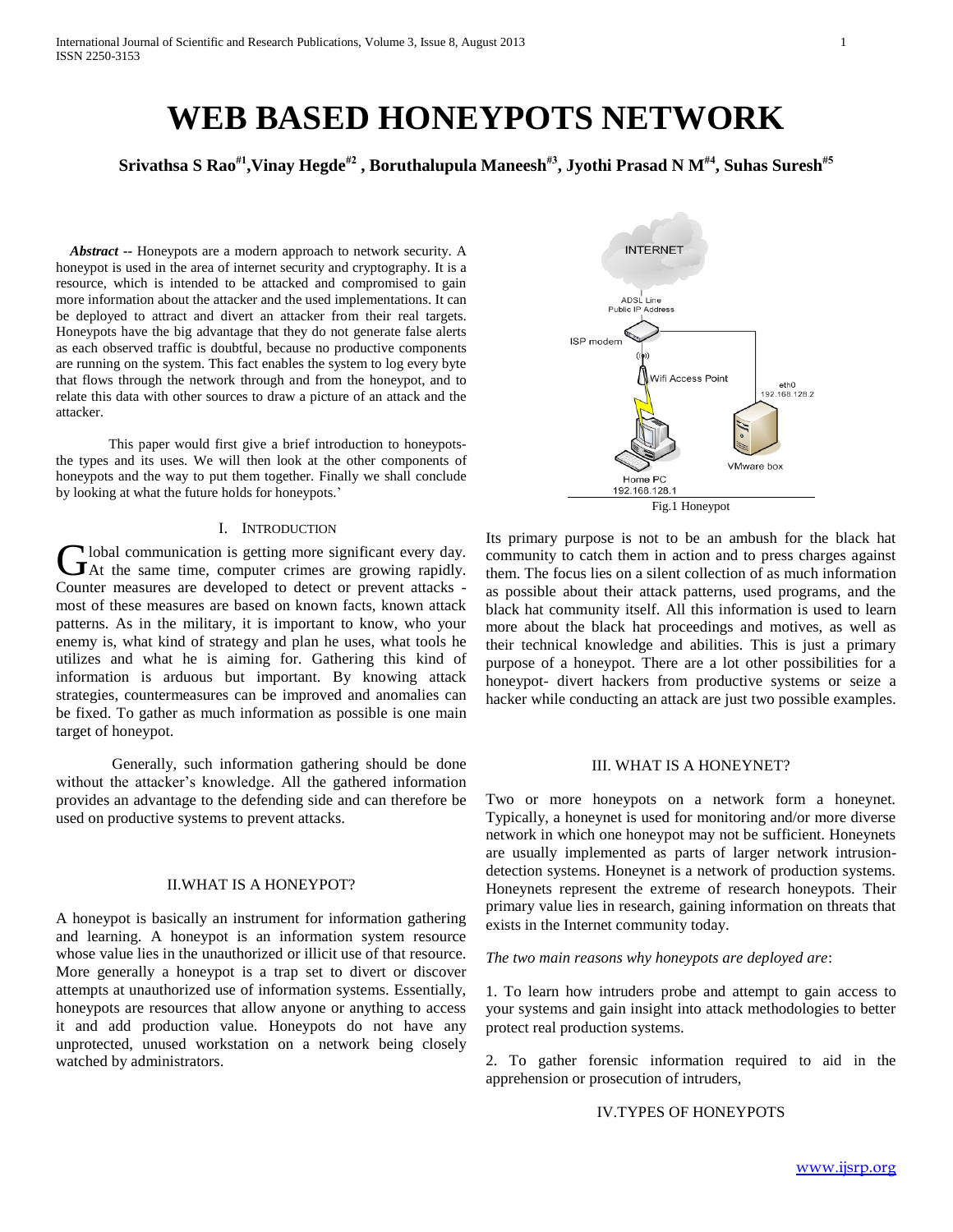International Journal of Scientific and Research Publications, Volume 3, Issue 8, August 2013 2 ISSN 2250-3153

*Honeypots came in two flavors:*

# 1. Low interaction 2. High interaction.

Interaction measures the amount of activity that an intruder may have with honeypot. In addition, honeypots can be used to combat spam. Spammers are constantly searching for sites with vulnerable open relays to forward spam on the other networks. Honeypots can be set up as open proxies or relays to allow spammers to use their sites.



Fig.2 Spammer detection

This in turn allows for identification of spammers.



We will break honeypots into two broad categories, as defined by Snort, namely:

- Production honeypots
- Research honeypots

The purpose of a production honeypot is to help alleviate risk in an organization. The honeypot adds value to the security measures of an organization. Think of them as 'law enforcement', their job is to detect and deal with intruders.



Fig.4 Honeyd architecture

Traditionally, commercial organizations use production honeypots to help protect their networks. The second category, research, is honeypots designed to gain information on the black hat community. These honeypots do not add direct value to a specific organization. Instead they are used to research the threats organizations face, and how to better protect against those threats.

#### V.HONEYPOT ARCHITECTURE:

1. *Structure of a LOW-INTERACTION HONEYPOT (GEN-I)*:- A typical low-interaction honeypot is also known GEN-I honeypot. This is a simple system which is very effective against automated attacks or beginner level attacks Honeyd is one such GEN-I honeypot which emulates services and their responses for typical network functions from a single machine, while at the same time making the intruder believe that there are numerous different operating systems. It also allows the simulation of virtual network topologies using a routing mechanism that mimics various network parameters such as delay, latency and ICMP error messages. The primary architecture consists of a routing mechanism, a personality engine, a packet dispatcher and the service simulators. The most important of these is the personality engine, which gives services a different 'avatar' for every operating system that they emulate.

#### *DRAWBACKS*:

- This architecture provides a restricted framework within which emulation is carried out. Due to the limited number of services and functionality that it emulates, it is very easy to fingerprint.
- A flawed implementation also leads to reduce itself to alerting the attacker.
- It has constrained applications in research, since every service which is to be studied will have to be re-built for the honeypot.
- 2. *Structure of a HIGH INTERACTION HONEYPOT (GEN-II)*:- A typical high-interaction honeypot consists of the following elements: resource of interest, data control, data capture and external logs ("known your enemy: Learning with Vmware, Honeypot project");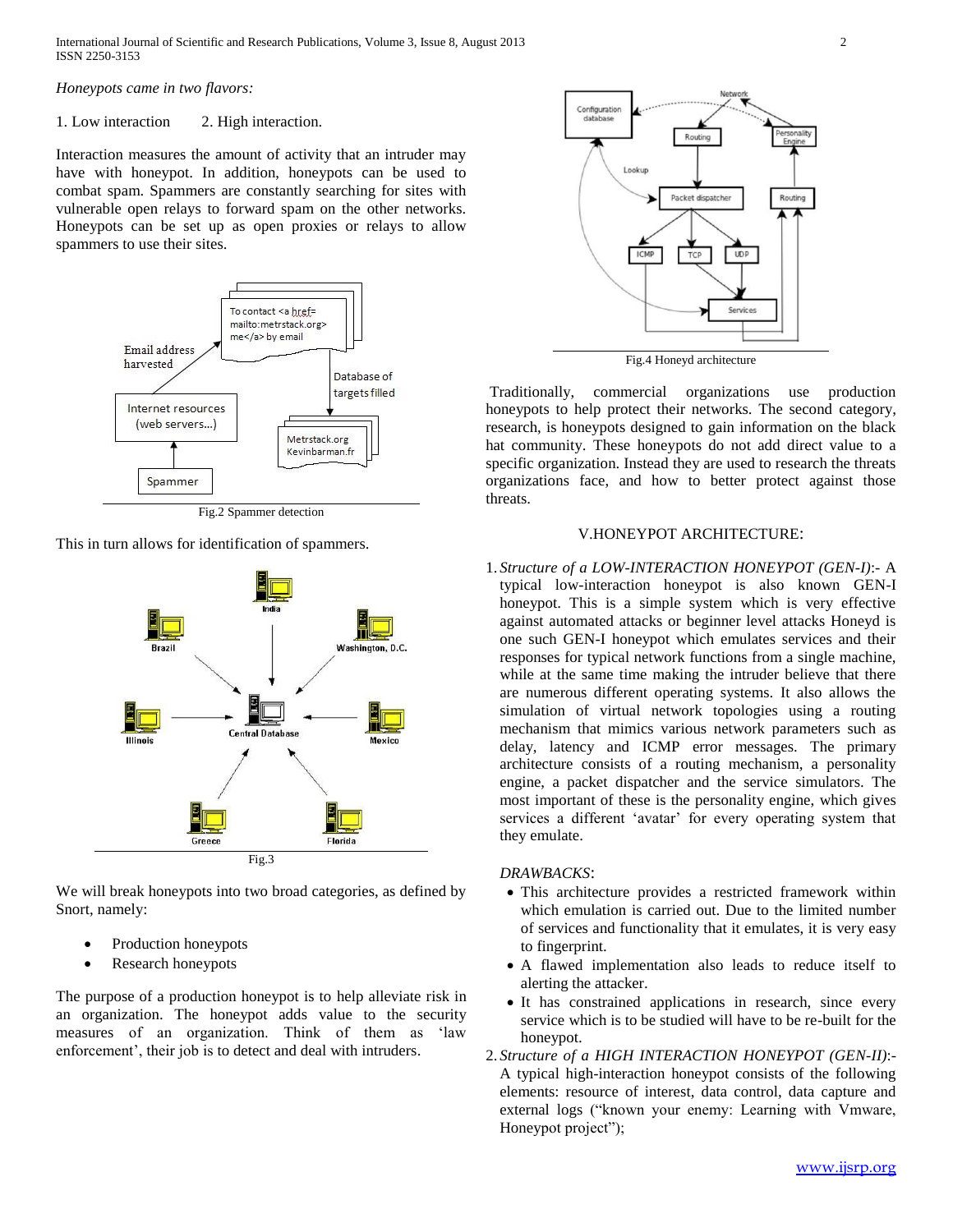

These are also known as GEN-II honeypots and started development in 2002. They provide better data capture and control mechanisms. This makes them more complex to deploy and maintain in comparison to low-interaction honeypots.

High interaction honeypots are very useful in their ability to identify vulnerable services and applications for a particular target operating system. Since the honeypots have full-fledged operating systems, attackers attempt numerous attacks providing administrators with very detailed information on attackers and their methodologies. This is essential for researchers to identify fresh and unknown attack, by studying patterns generated by these honeypots.

#### *DRAWBACKS*:

- The number of honeypots in the network is limited.
- The risk associated with GEN-II honeypots is higher because they can be used easily as launch pads for attacks.



Fig.5 how Honeypot works

## VI.BUILDING a HONEYPOT:

To build a honeypot, a set of Virtual Machines are created. They are then setup on a private network with the host operating system. To facilitate data control, a stateful firewall such as IP tables can be used to log connections. This firewall would typically be configured in Layer 2 bridging mode, rendering it transparent to attacker. The final step is data capture, for which

tools such as Sebek and Term Log can be used. Once data has been captured, analysis on the data can be performed using tools such as Honey Inspector, PrivMsg and SleuthKit.

Honeypot technology under development will eventually allow for a large scale honeypot deployment that redirects suspected attack traffic to honeypot. In the figure an external attacker



Fig.6 Building a Honeypot

- Penetrates DMZ and scans the network IP address.
- $\triangleright$  The redirection appliance.
- Monitors all unused addresses, and uses layer 2 VPN technologies to enable firewall.
- > TO redirect the intruder to honeypot.
- This may have honeypot computers monitoring all types of real network devices.
- Scanning the network for vulnerable systems is redirected.

By the honeypot appliance when he probes unused IP addresses.

#### VII.RESEARCH USING HONEYPOTS:

Honeypots are also used for research purposes to gain extensive information on threats, information few other technologies are capable of gathering. One of the greatest problems security professionals face is lack of information or intelligence on cyber threats. How can your organization defend itself against an enemy when you do not know who the enemy is? Research honeypots address this problem by collecting information on threats. Organizations can use this information for variety of purposes including analyzing trends, identifying the attackers and their community, ensuing early warning and prediction or understanding attacker's motivation.

# *ADVATAGES OF HONEYPOTS*:

- 1.They collect small amounts of information that have great value. This captured information provides an in-depth look at attacks that very few other technologies offer.
- 2. Honeypots are designed to capture any activity and can work in encrypted networks.
- 3. Honeypots are relatively simple to create and maintain.

# *DISADVANTAGES OF HONEYPOTS:*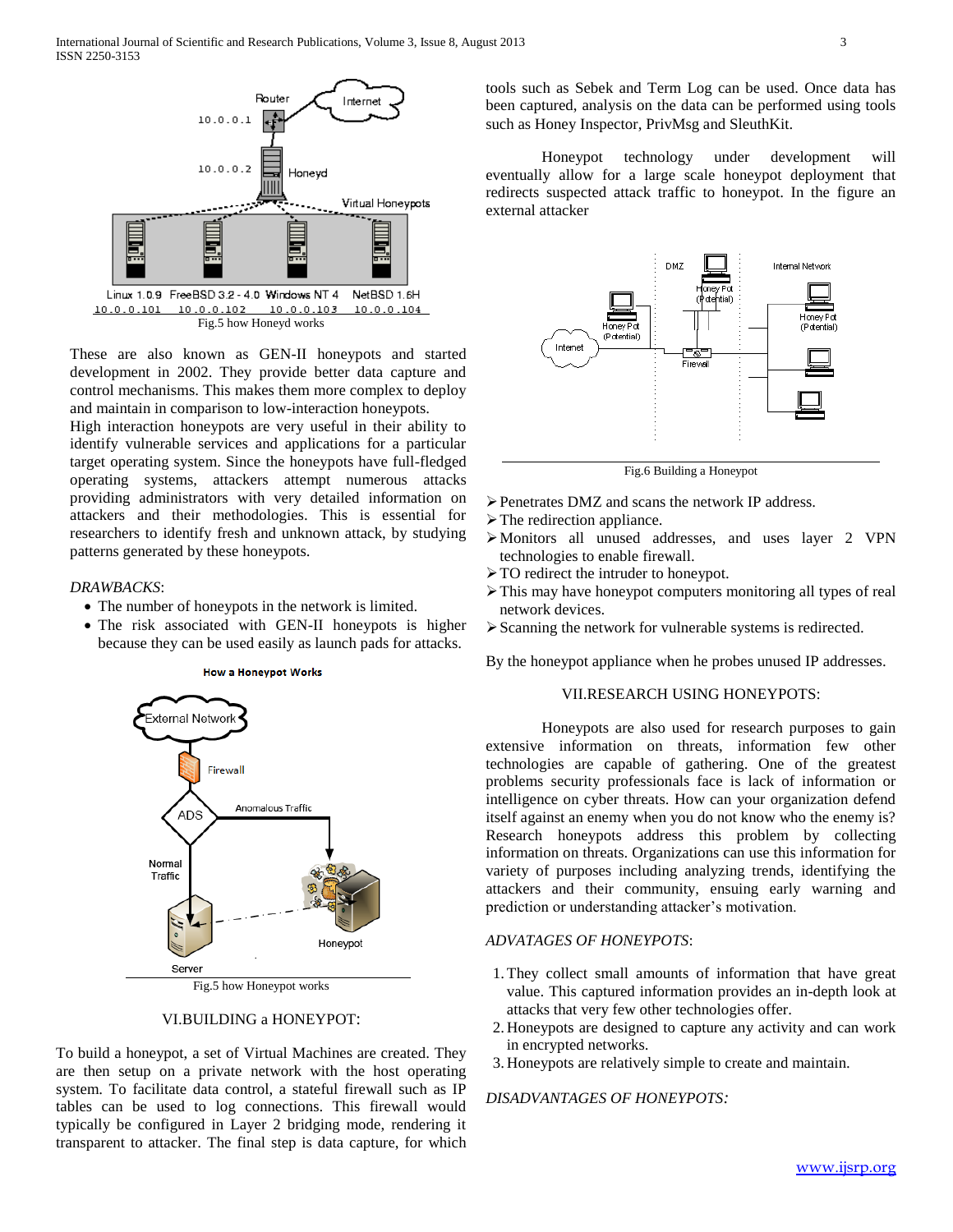- 1. Honeypots add complexity to the network. Increased complexity may lead to increased exposure to exploitation.
- 2.There is also level of risk to consider, since a honeypot may be comprised and used as a platform to attack another network. However this risk can be mitigated by controlling the level of interaction that attackers have with the honeypot.

#### VIII.LEGAL ISSUES PERTAINING TO HONEYPOT:

Most of the research found in this area concluded that there are two major legal spectrums considering honeypots:

- **1.***ENTRAPMENT*: Entrapment is when somebody includes the criminal to do something he was not otherwise supposed to do. Honeypots should generally be used as defensive detective tool, not an offensive approach to luring intruders.
- 2.*PRIVACY***:** The second major concern is what information is being tracked: operational data and transactional data. Operational data includes things like addresses of user, header information etc while transactional data includes key strokes, pages visited, information downloaded, chat records, e-mails etc. Operational data is safe to track without threats of security concern because IDS system routers and firewalls already track it. The major concern is transactional data.

# IX.SOME COMMERCIAL HONEYPOTS AND HELPFUL SOFTWARE:

- **1.***BACK OFFICER FRIENDLY BY NFR*: This product is designed to emulate a back officer server. BOF (as it is commonly called) is a very simple but highly useful honeypot developed by Marcus Ranum and crew at NFR. It is an excellent example of low interaction honeypot.
- **2.** *TRIPWIRE BY TRIPWIRE*: This product is for use on NT and UNIX machines and is designed to compare binaries, and inform the service operator, which has been altered. This helps to protect machines from hackers and is an excellent way to determine if a system has been compromised.
- **3.** *SPECTER*: Specter is a commercial product and low interaction production honeypot. It is similar to BOF, but it can emulate a far greater range of services and a wide variety of operating systems. Similar to BOF, it is easy to implement and has low risk. Specter works by installing on a Windows system. The risk is reduced as there is no real operating system for the attacker to interact with. Specters value lies in the detection. As a honeypot, it reduces both false positives and false negatives, simplifying the detection process, supporting a variety of altering and logging mechanisms. One of the unique features of specter is that it also allows for information gathering, or the automated ability to gather more information about the attacker.
- **4.** *MANTRAP***:** Mantrap is a commercial honeypot. Instead of emulating services, Mantrap creates up to four sub-systems, often called 'jails'. These 'jails' are logically discrete operating systems separated from a mater operating system. Security administrators can modify these jails just as they normally would with any other operating system, to include installing applications of their choice, such as Oracle database or Apache web server, thus making the honeypot operating system far more flexible. The attacker has a full operating

system to interact with, and a variety of applications to attack. Currently, Mantrap only exists on Solaris operating system.

## X.CONCLUSION:

Honeypots are positioned to become a key tool to defend the corporate enterprise from hacker attacks it's a way to spy on your enemy; it might even be a form of camouflage. Hackers could be fooled into thinking they have accessed a corporate network, when they are actually hanging around in a honeypot-- While the real network remains safe and sound.

Honeypots have gained a significant place in the overall intrusion protection strategy of enterprise. Security experts do not recommend that these systems replace existing intrusion detection security technologies; they see honeypots as complementary technology to network-and host – based intrusion protection.

The advantages that honeypots bring to intrusion protection strategies are hard to ignore. In time, as security managers understand the benefits, honeypots will become an essential ingredient in an enterprise –level security operation.

We do believe that although honeypots have legal issues now, they do provide beneficial information regarding the security of a network. It is formulated to foster and support research in this area. This will help to solve the current challenges and make it possible to use honeypots for the benefit of the broader internet community.

#### REFERENCES

[1] ] Maximillian Dornseif, Thorsten Holz, and Sven M• uller. *Honeypots and limitations of deception.*

[2] Xiaoyan Sun, Yang Wang, Jie Ren, Yuefei Zhu and Shengli Liu, "Collecting Internet Malware Based on Client-side Honeypot", 9th IEEE International Conference for Young Computer Scientists (ICVCS 2008), pp. 1493 – 1498, 2008.

[3] C. H. Nick Jap, P. Blanchfield, and K. S. Daniel Su, "The use of honeypot approach in software-based application protection for shareware programs", IEEE International Conference on Computing & Informatics, (ICOCI '06), pp. 1-7, 2006.

[4] Jian Bao and Chang-peng Ji, and Mo Gao, "Research on network security of defense based on Honeypot", IEEE International Conference on Computer Application and System Modeling (ICCASM), vol. 10, pp. V10-299 - V10-302, 2010.

[5] Anjali Sardana, R. C. Joshi, "Honeypot Based Routing to Mitigate DDoS Attacks on Servers at ISP Level", IEEE International Symposiums on Information Processing (ISIP), pp. 505-509, 2008.

[6] Guanlin Chen, Hui Yao and Zebing Wang, "Research of Wireless Intrusion Prevention Systems based on Plan Recognition and Honeypot", IEEE International Conference on Wireless Communications & Signal Processing (WCSP), pp. 1-5, 2009.